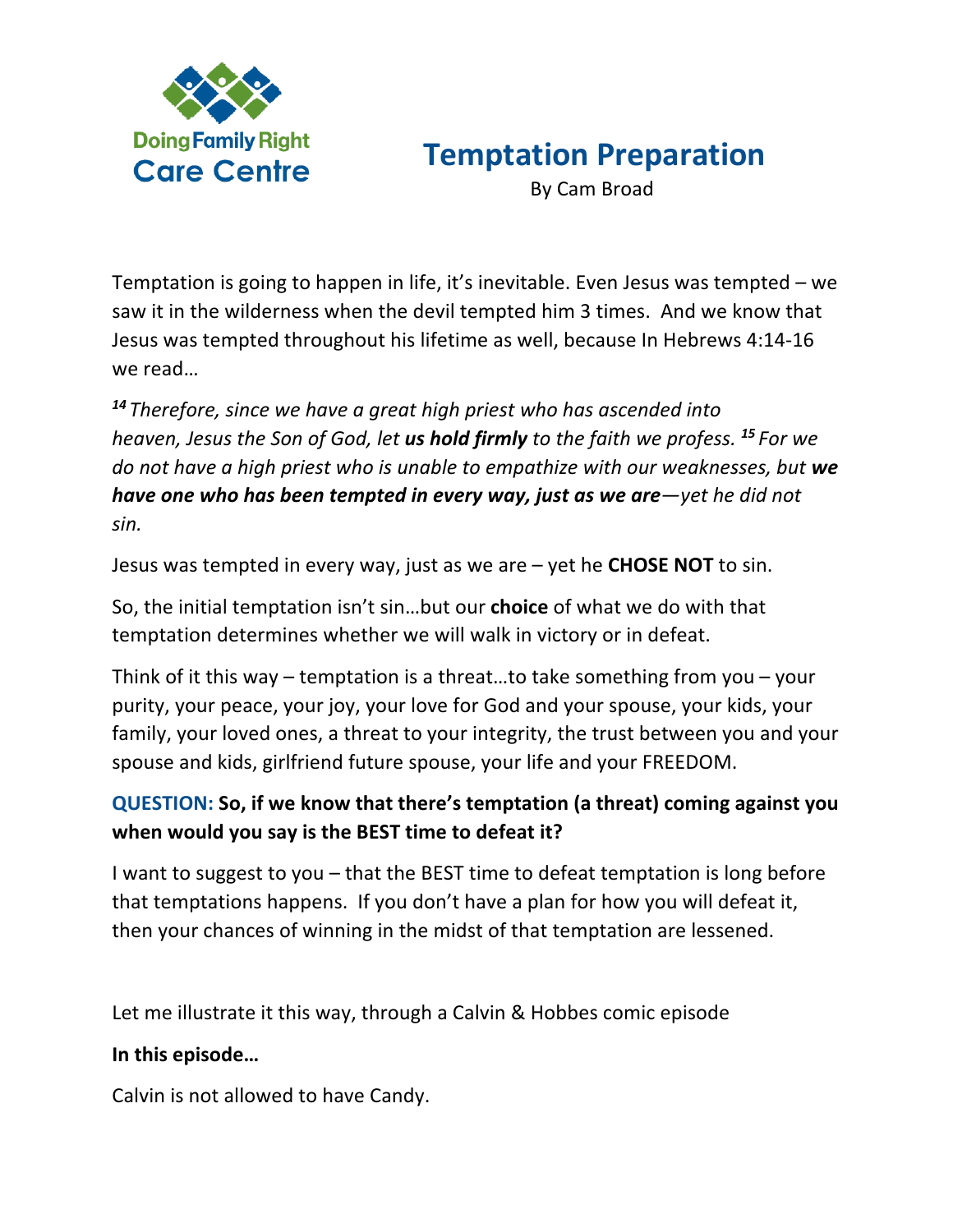Frame 1 starts off with him in his house and he says, I can't have candy so I'm not leaving the house.

Frame 2 - I'll go outside, but won't go to the grocery store where the candy is…

Frame 3 - …I'll go by the grocery store, but I won't go in

Frame 4 - I'll go in the store, but I won't go down the aisle where the candy is

Frame 5 - I'll go down the candy aisle, but won't even look at the candy

Frame 6 - Ok, I'll look at the candy, but won't touch it…

Frame 7 - I'll pick up the candy, but I won't open it

Frame 8 - I'll open it but won't eat it

Frame 9 - Last Frame Eat Eat Eat!

Calvin blew it – he succumbed to the temptation and made the choice to do what he wasn't allowed to do, and that was eat candy.

My question is for all of us to think about…**WHEN in this episode did the Candy temptation take Calvin out?** 

Eating the forbidden candy – consisted not of one choice, but **10 Compromising choices**…going back to the first temptation to eat candy back in his house. His downfall started waaay before he found himself on the grocery store floor pounding back candy!

But further to that…there's another choice that Calvin could have made even before he got the idea of eating Candy that he was not allowed to eat. That's a **CHOICE to have a plan of what he would do WHEN that temptation first became a though in his head.** 

What I want to challenge us with today, and I challenge myself with this as well, is the principle that…

It's much easier to stand up to temptation when we PREPARE for it **well in advance**, and stand up to it **in the early stages** of the temptation, as opposed to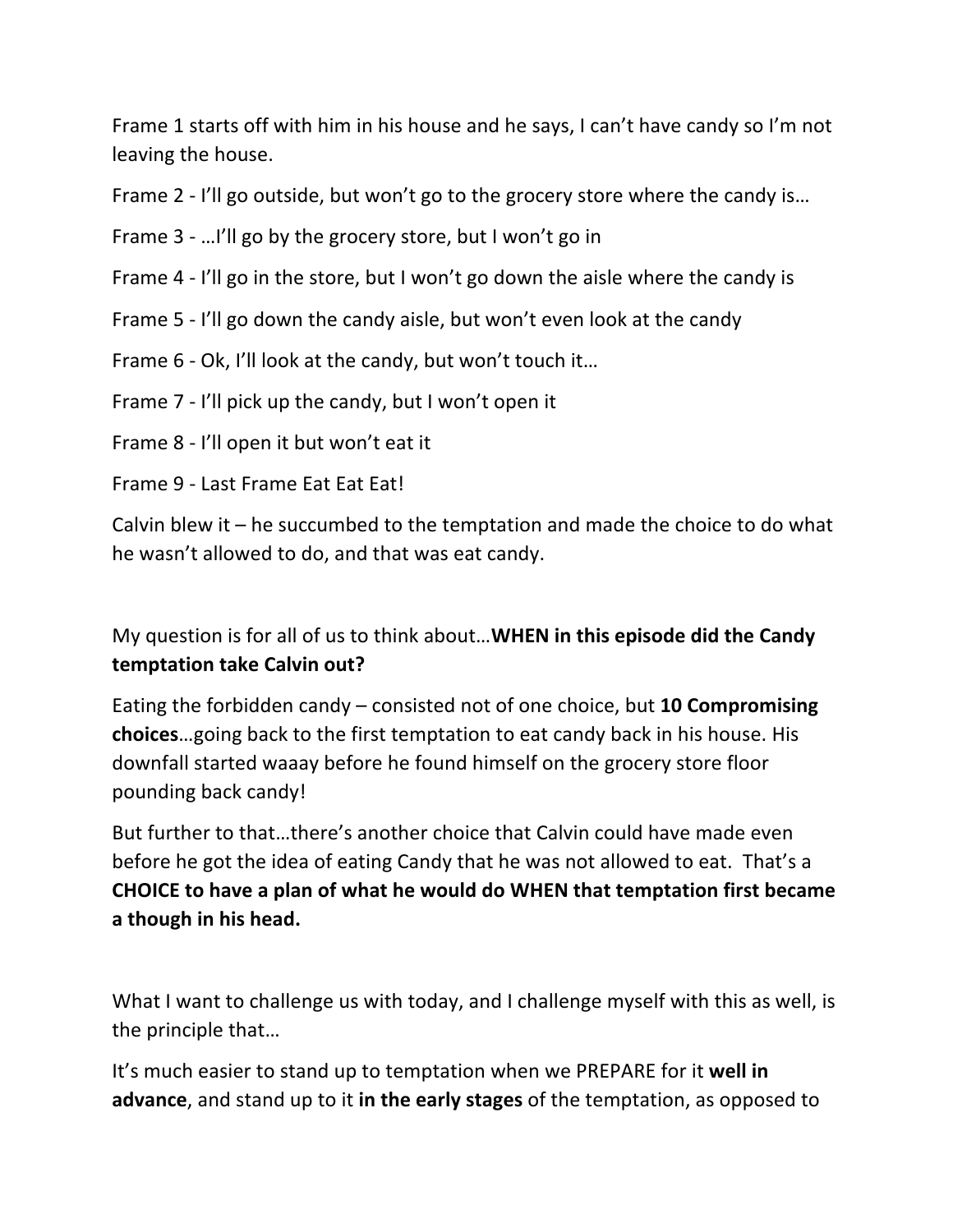trying to stand up to it when we are in the moment…like holding the "open bag of candy" in the candy store

I want to suggest **5 "Temptation Preparation in Advance" principles**that we all can apply to walk in greater victory when faced with temptation.

1) **Surrender to Jesus**. We can't win this battle alone, and the best things we can do is surrender to Jesus and depend on Him for help in our time of need.

I started off earlier in Hebrews 4:14-15 talking about the one Jesus, who has been tempted in every way, just as we are and yet without sin…and the very next verse says this…

*<sup>16</sup> Let us then approach God's throne of grace with confidence, so that we may receive mercy and find grace to help us in our time of need. NLT.*

The God we serve understands what it's like to be tempted, he knows our need…and guess what – he tells us to boldly come to him because he has mercy and grace for us  $-$  even in the face of temptation  $-$  and he wants to help us overcome.

2) **Make the choice ahead of time**. Determine ahead of time that you are NOT going to give into, or compromise with the specific temptation(s) that you face.

Job 31:1– made a covenant with his eyes not to look lustfully upon a woman. He planted his flag and said "it's not for me" why? – Because He feared the Lord – He knew that he was accountable to God. That was more important to him than looking lustfully on a woman. Make the choice ahead of time, determine in your heart what you will and what you won't do.

3) **Remind yourself** of your Why? The "Why you are doing this", what you are trying to restore, what you are rebuilding, and what is the reason why you are saying no to sexual sin so that you can experience LIFE, FREEDOM, PEACE, LOVE, FAMILY and standing up to the threats that want to keep you from experiencing these.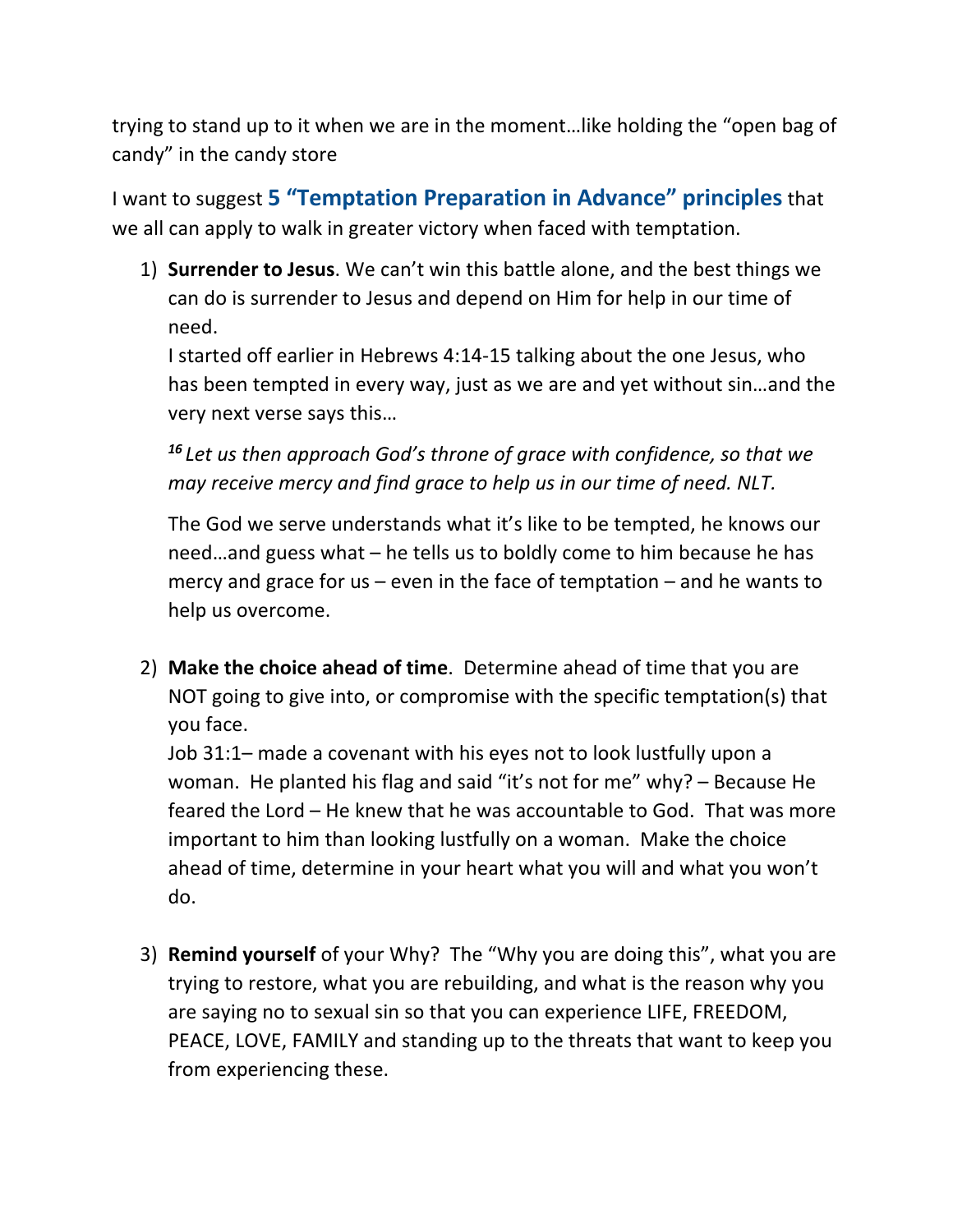Why did Jesus come to earth? WHY did he humble himself to live as a human being, face all kinds of temptation (and resist everyone), go through his whole life knowing that one day he would be brutally crucified on a cross? Why did he go through all of that?

Heb 12:2 says…

**<sup>2</sup>** fixing our eyes on Jesus, the pioneer and perfecter of faith. **For the joy set before him** he endured the cross, scorning its shame, and sat down at the right hand of the throne of God. **<sup>3</sup>** Consider him who endured such opposition from sinners, so that you will not grow weary and lose heart.

The joy set before him was for you and me to be restored to right relationship with him – to have life and life to the full…so he endured the cross, the temptations, and suffering he went through – because of the JOY set before him. .

What's the JOY set before you, that you are guarding and protecting and saying "no to temptation for"... so, you can say yes to that JOY?

4) **Have a pre-temptation Plan**. Have a plan of what you are going to do when a particular temptation arises, as soon as it arises. Be prepared in advance. When the thought hits my brain, or my eyes see someone…what am I going to do right away. Be prepared. **Write out in advance what the plan of action for you will be** if and when you face a particular situation.

When Jesus was tempted – **he was prepared**. He had scripture memorized that he could quote back to the enemy right away. 3 specific scriptures that spoke directly to the temptation, and he defeated the enemy in each one of those times – and the enemy left him. If you have a plan in place when you experience the first signs of temptation  $-$  you have a greater chance of standing up to it and being victorious over it.

5) **Flip the script.** We can't **just** say no, no, no to the tempting thought…we have to yes to something better; we have to replace the lies of temptation with the truth of God's word! In John 8:31-32 we read…